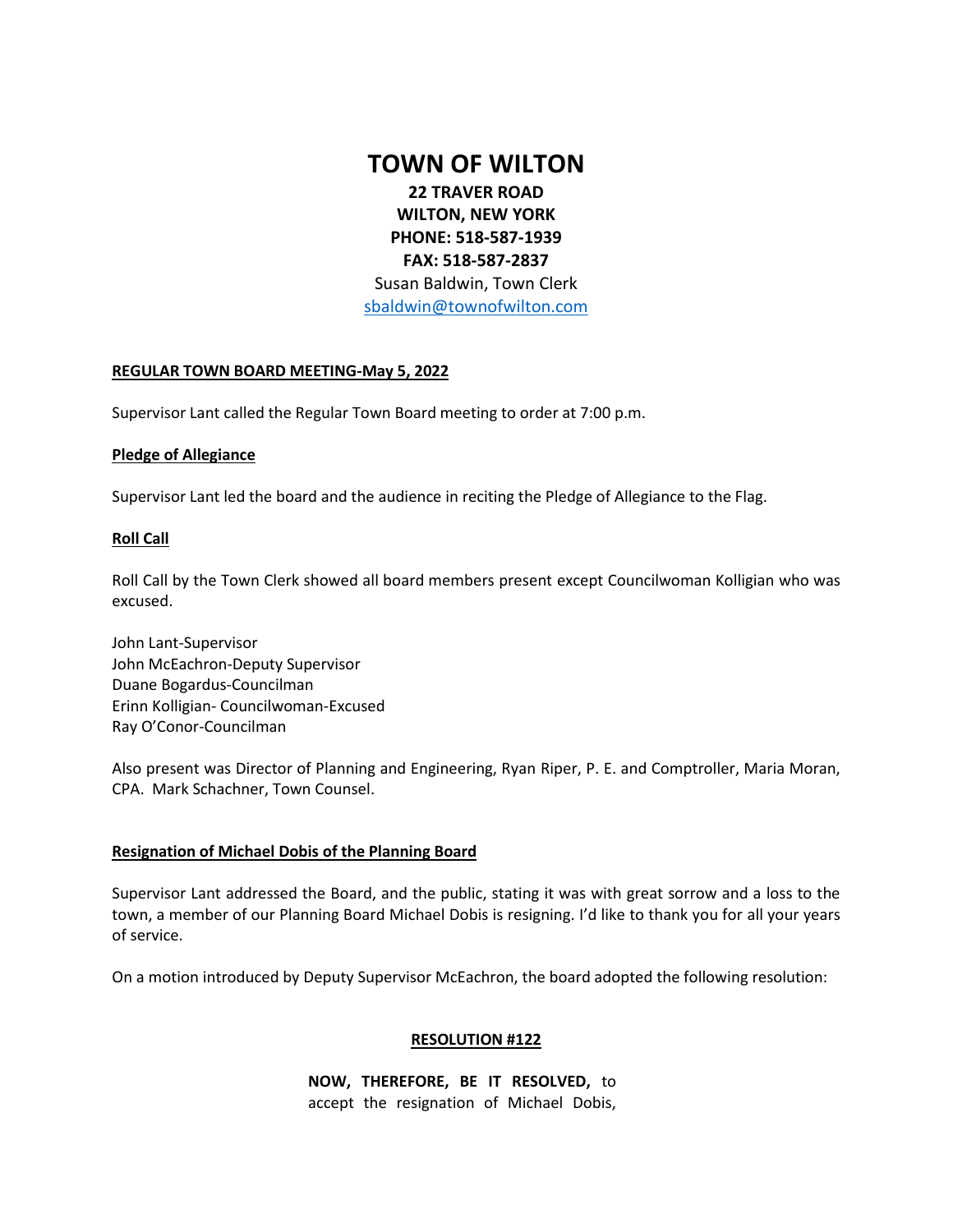with regret, from the Wilton Planning Board as of May 5, 2022.

The adoption of the resolution was seconded by Councilman O'Conor, duly put to a vote, all in favor. The motion passed 4-0.

Councilman O'Conor said Mike has done an extraordinary job for this community over a long period of time. We are all grateful for all the time you've donated and devoted to us. Councilman Bogardus said you have really molded the town throughout the years to where we are now. Nice job.

Supervisor Lant said he'd like to present a plaque to Mr. Dobis:

Presented to

# **Michael Dobis**

by the

Wilton Town Board

In recognition of your 37 years of dedication, contribution and loyal service while serving on the Town of Wilton Planning Board.

Your 25 years as Chairman had guided the Town of Wilton to where we are today.

> We thank you for your allegiance to the Town of Wilton and your position.

## May 5, 2022

John Lant Supervisor Duane Bogardus Councilman Raymond O'Conor Councilman Erinn Kolligian Councilwoman

John McEachron Deputy Supervisor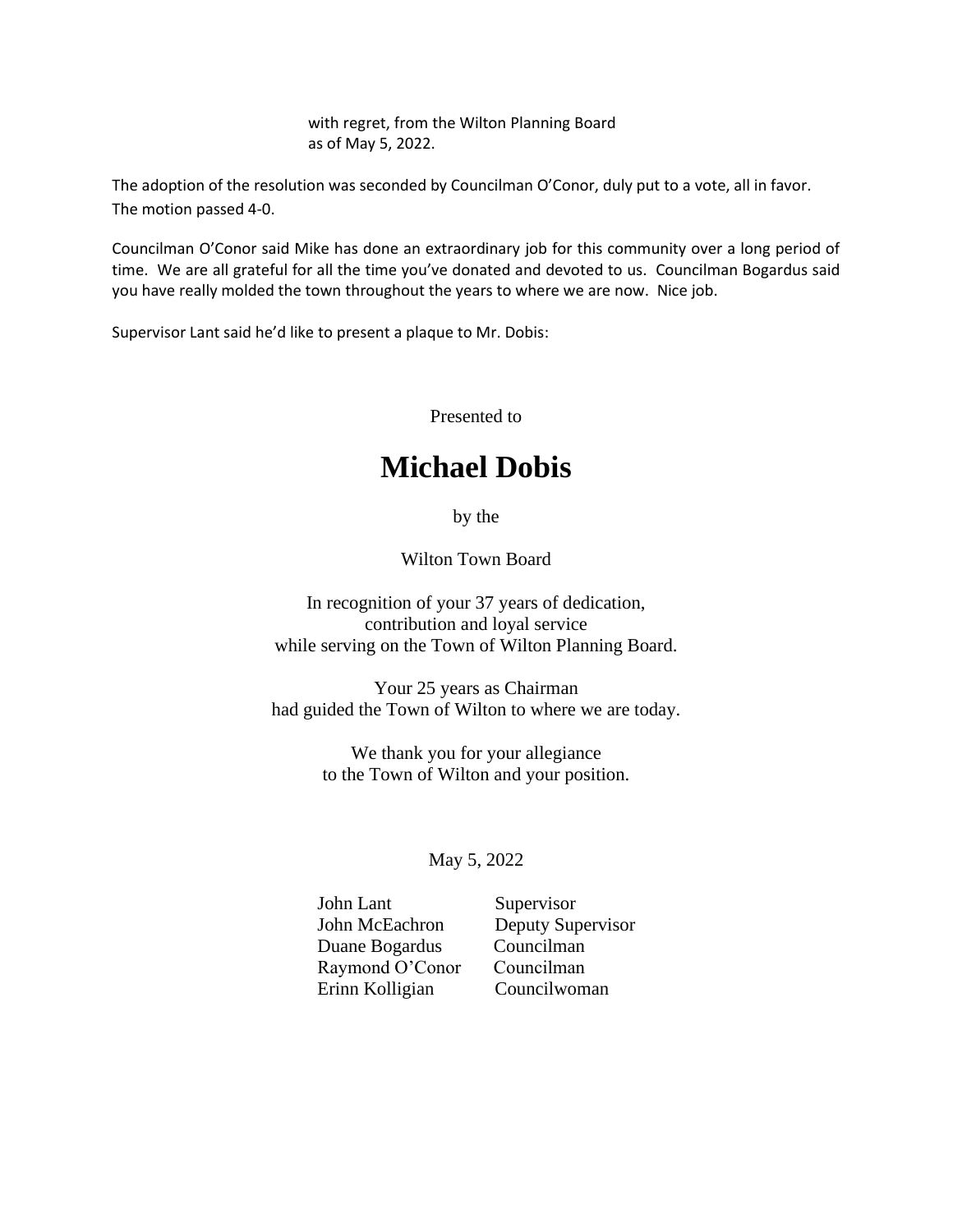#### **Public Comment Session**

Paul Kelly of Cobble Hill spoke and said he lives in a R-1 residential district. It came to our attention last month that a house was going to bought and turned into a bed and breakfast, which happened this past month. I'd like to meet with everyone, because there may not be a complete understanding of the town code in the R-1 district. I can say for sure, 100%, it is not allowed. It is compulsory for the town to take action. I would like something to be done. I have all the information and I would be glad to share it. We would like to get a resolution to this before next month's meeting. Supervisor Lant said that we have been working on this for over a year. We will address this.

Alex Rusate of Sweetbriar Drive, which is the house right next door, so I'd just like to echo Mr. Kelly's concerns. Talking to the other neighbors they share the same concerns. It's not that kind of neighborhood from a zoning or residential perspective. Councilman O'Conor stated that this has been a trend nationally. Investors are buying homes with no intention of living in them.

Rich Pollock of Carlyle Terrace. He had requested last month that there be a privilege of the floor included at the Planning Board meetings. He had spoken to the chairman, and they had a difference of opinion. He's concerned about the higher density in the development on Ingersoll Rd. Town Council Schachner stated there's another side. Most planning boards don't have privilege of the floor and there some strong reasons to not have. I'll just mention one. When it is open, members of the public, tend to try to get planning boards involved in things they have no legal authority to be involved with. It's a slippery slope. Their job is to review applications.

#### **Approve Pending Minutes**

On a motion introduced by Councilman Bogardus, the board adopted the following resolution:

## **RESOLUTION #123**

**NOW, THEREFORE, BE IT RESOLVED,** to approve the minutes from the April 7, 2022, meeting, as typed.

The adoption of the resolution was seconded by Councilman O'Conor, duly put to a vote, all in favor. The motion passed 4-0.

**Bid Approval for Fuel Pump**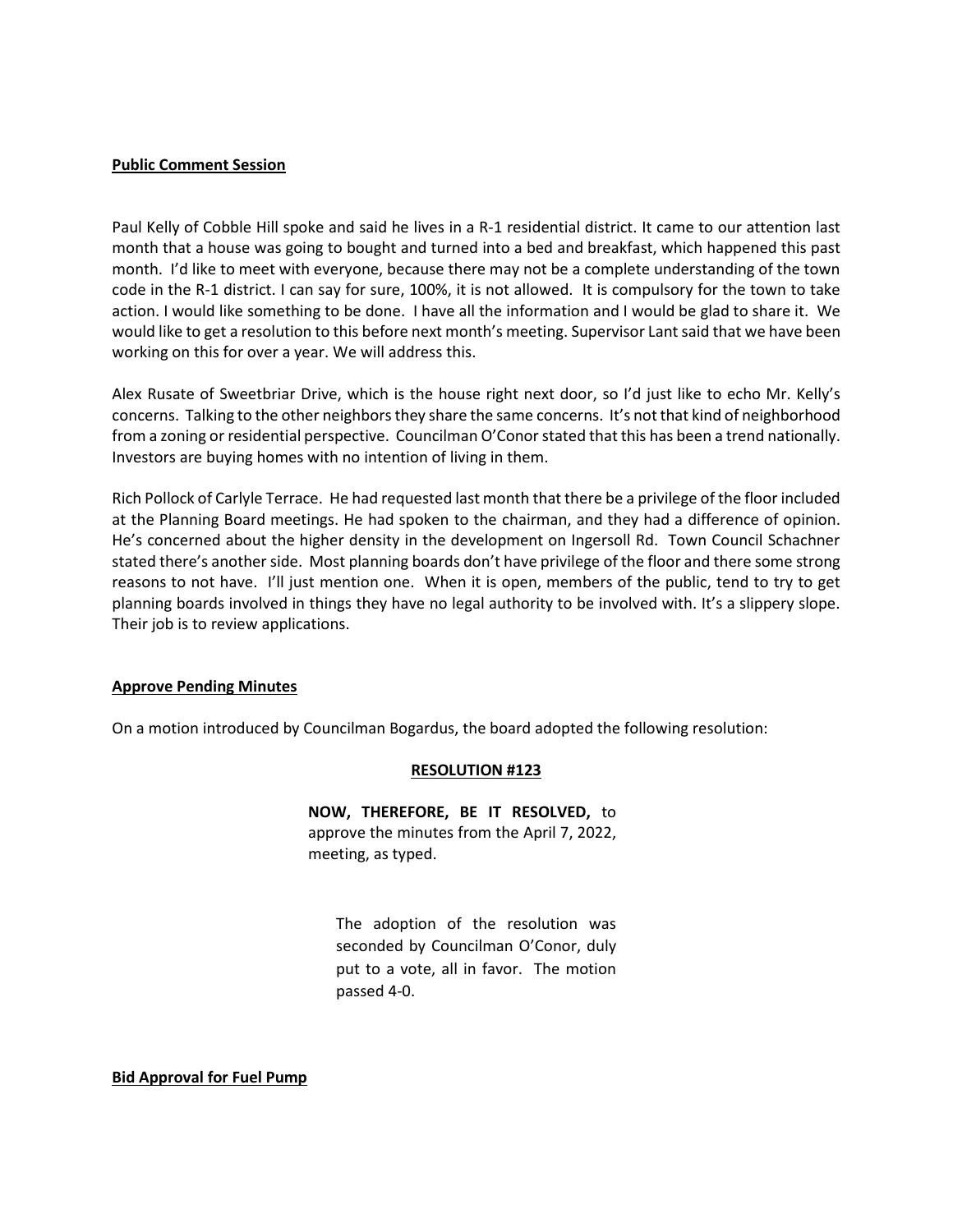On a motion introduced by Deputy Supervisor McEachron, the Board adopted the following resolution:

## **RESOLUTION #124**

**NOW, THEREFORE, BE IT RESOLVED,** to approve the award of the bid to Dalrymple Company Inc. in the amount of \$42,451.45 for the installation of a new Wayne fuel pump and Fuel master fuel management system.

The adoption of the resolution was seconded by Councilman O'Conor, duly put to a vote, all in favor. The motion passed 4-0.

## **Request to bid new Telephone System**

Supervisor Lant asked the Comptroller to speak about the new phone system. She said, we were notified by our current carrier Windstream, that they will no longer be servicing, not only us, but several other municipalities and organizations within our area. Technology has advanced far greater than what we have.

On a motion introduced by Deputy Supervisor McEachron, the board adopted the following resolution:

## **RESOLUTION #125**

**NOW, THEREFORE, BE IT RESOLVED,** to go out to bid for a new telephone system

The adoption of the resolution was seconded by Councilman O'Conor, duly put to a vote, all in favor. The motion passed 4-0.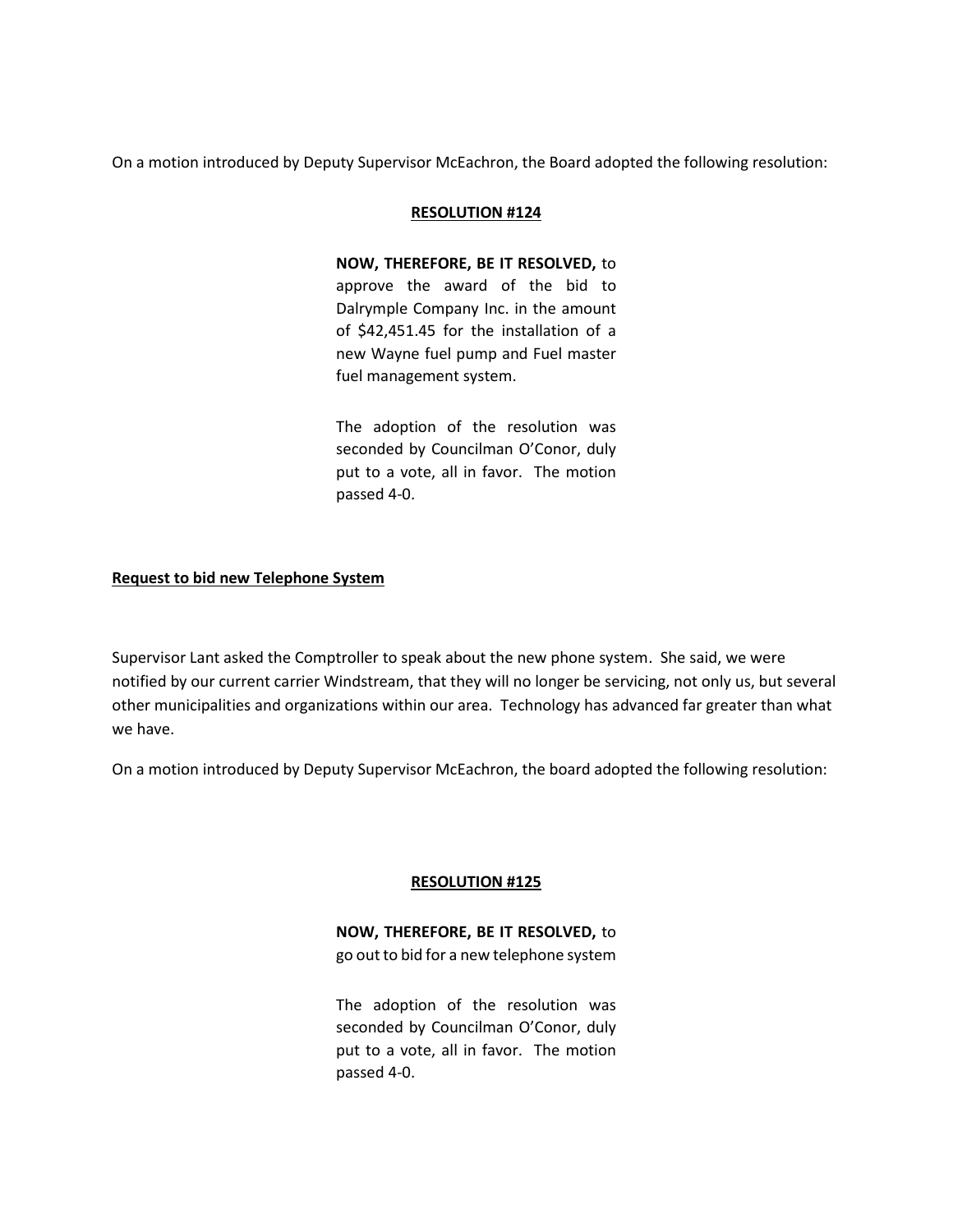#### **Saratoga Prime Properties**

John Lapper, for the record with Frank Parillo. I know this was discussed last month and I wasn't here. Frank is a long-time business and property owner here in town. He purchased the property across the Northway from where we are, adjacent to an 80-acre parcel that he already owns. His goal is to have them both zoned C-2 to be developed in the future. Mr. Parillo has no intentions to develop them himself. It seems to be appropriate to sell them with the same zone. Since the last meeting, Councilman O'Conor had requested a large buffer along Edie Rd. and Mr. Parillo was happy to put that on the plans. We would just like to get this scheduled for a public hearing so we can hopefully get approved. Councilman O'Conor said it's C-3 not C-2. Mr. Lapper said that's correct. Councilman O'Conor said 3511 ft of frontage on Edie Road. Which is fifty-five acres, in addition to the adjoining properties is 139 acres total. He had approached Mr. Parillo about having a 2oo ft. buffer the entire length of Edie Road. It's an R-2 area and a change to C-3 is a dramatic change. In reviewing this I thought about I have never in all my years seen such a dramatic change in zoning without a plan. Mr. Lapper responded by saying that would be a site plan issue and would go before the planning board. This makes the property more sellable. Entrance would be off of Ballard Road. Councilman O'Conor asked, so the only access would be off Ballard Road. John Lapper stated that's what I would expect. Councilman O'Conor said so the buffer would be the entire length. He said we haven't purposed it that way, because there doesn't need to be a buffer from the Northway but that's something that we can talk about at the public hearing. Councilman O'Conor said if you had a 200-foot buffer from Ballard to the end of the property, it's a total of sixteen acres, roughly 10% of the entire site combined. Under any proposed development the code requires 35% be green space. And 35% of the combined properties is forty-nine acres. So, if you had a buffer of two hundred feet for the entire length, it would satisfy sixteen out of the forty-nine required acres of green space. It would give a more suitable buffer than just 150 feet for roughly half the property. Mr. Lapper said, green space has other uses such as stormwater infiltration. It does limit development. He believes going to two hundred feet would really affect the value of the property. Councilman O'Conor said the property is under option for sale to a company called Scannell. Mr. Lapper said we don't know if this is going through or not, but he certainly wants to sell it. Councilman O'Conor said if it were rezoned, and it was sold you would have the option of many businesses along that line. Mr. Lapper stated along Ballard Road those are appropriate uses. Councilman O'Conor stated he didn't want to mislead somebody into thinking that he'd be comfortable doing such a dramatic zoning change from R-2 to C-3 in a predominantly rural residential zone without having a prospective plan. Mr. Lapper stated we don't have a deal with anybody. The company you mentioned or anybody else. This is Frank as a property owner asking to match the zoning. Councilman O'Conor said once it's zoned, as long as they meet the provisions of the zoning ordinance, for C-3 they can put whatever they want in there. C-3 includes a lot of things. He doesn't want to go in blind. Deputy Supervisor McEachron asked if they were going around the corner with that buffer. Mr. Parillo said yes.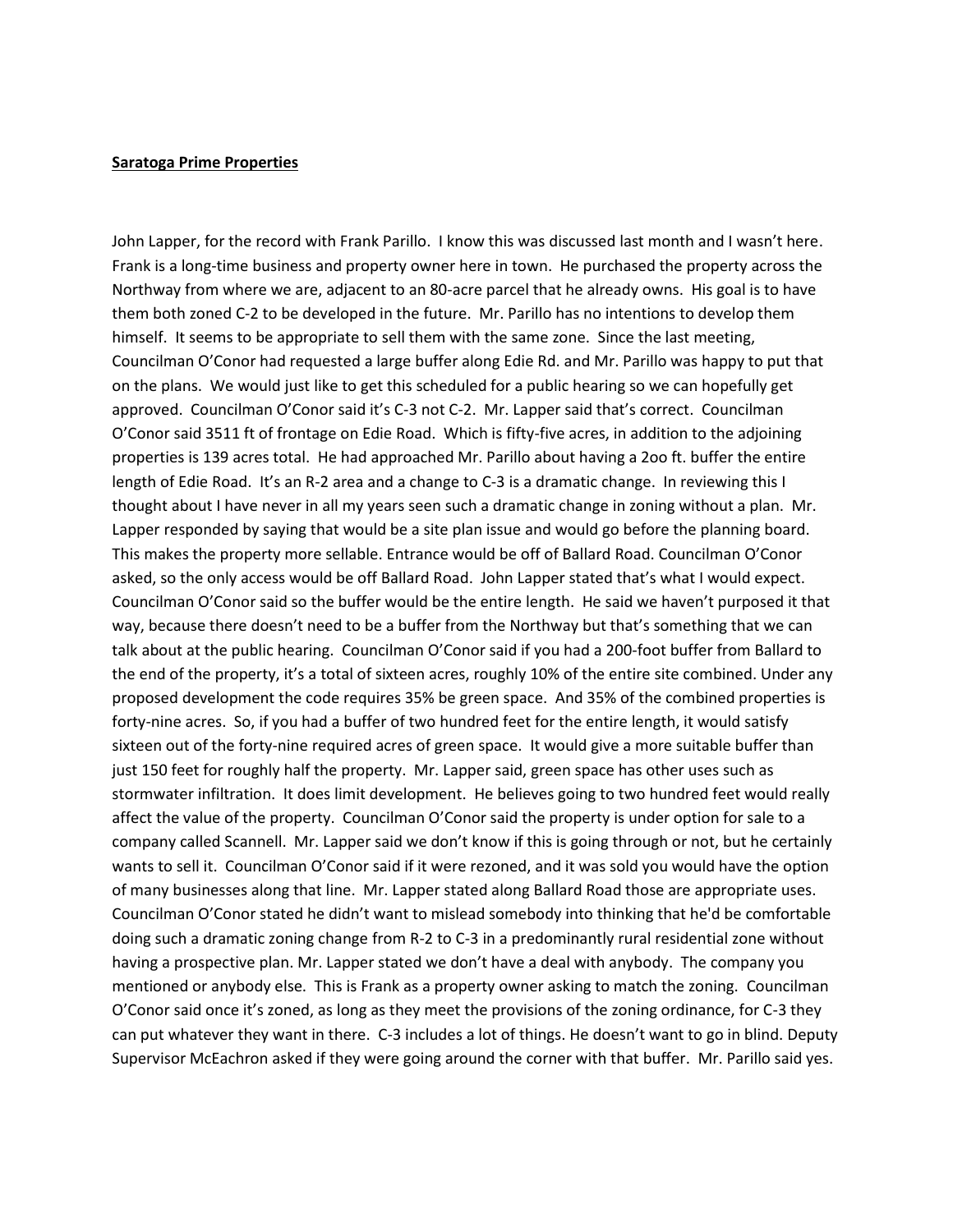On a motion introduced by Deputy Supervisor McEachron, the Board adopted the following resolution:

### **RESOLUTION #126**

**NOW, THEREFORE, BE IT RESOLVED,** to set a public hearing for June 2, 2022, at 7:00 pm, to declare lead agency, and to refer to Saratoga County.

The adoption of the resolution was seconded by Councilman Bogardus, duly put to a vote, all in favor. The motion passed 3-1.

Supervisor Lant asked to poll the board:

Deputy Supervisor McEachron: Yes

Councilman Bogardus: Yes

Councilman O'Conor: No

Supervisor Lant: Yes

Councilwoman Kolligian: Absent

#### **Local Law #2 of 2022 Amendment to OML**

Allowing public bodies of the town to participate in meetings via videoconference.

## **RESOLUTION #127**

## **NOW, THEREFORE, BE IT RESOLVED,** to

set a public hearing for June 2, 2022, at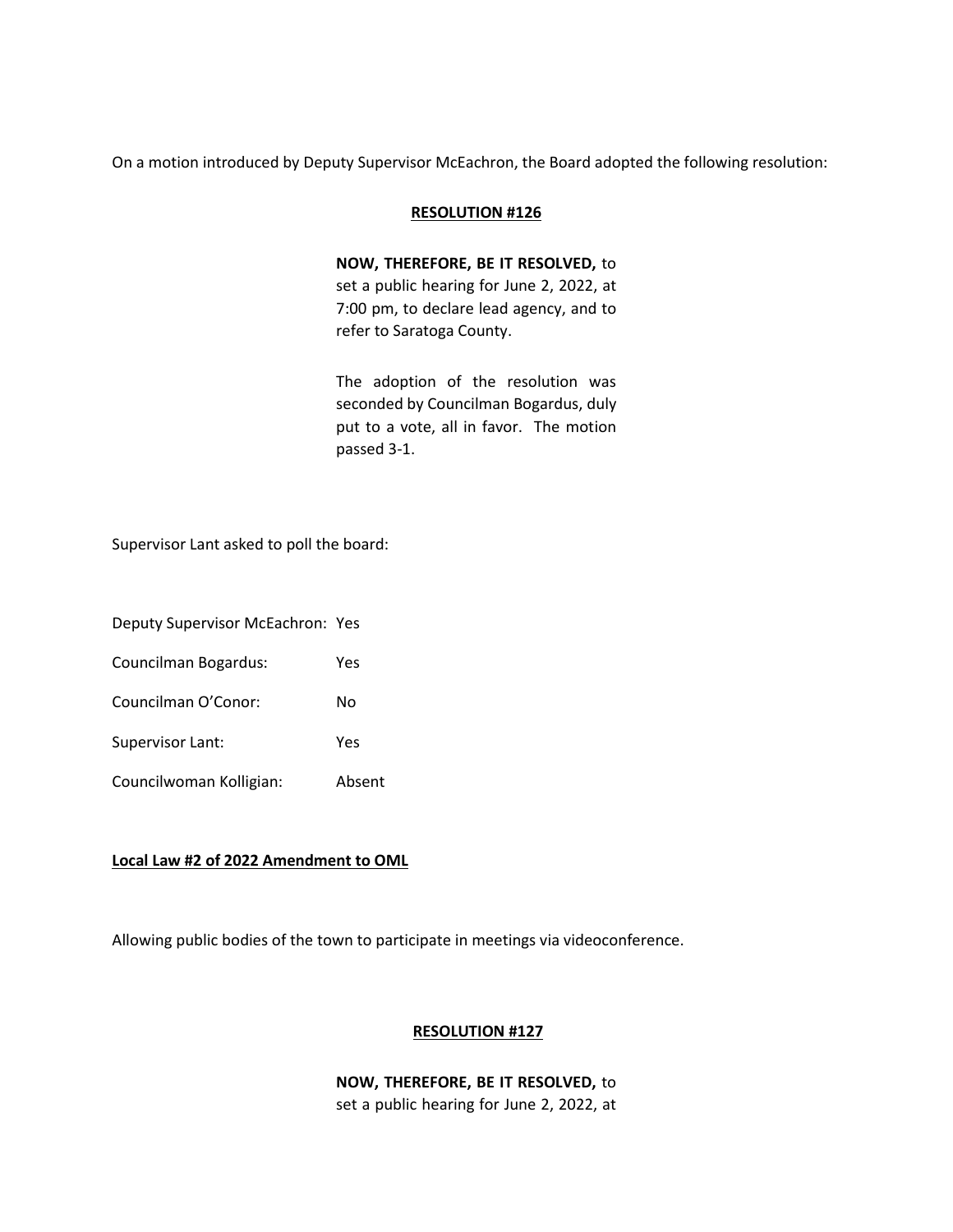7:01 pm, to amend the Open Meetings Law for videoconference

The adoption of the resolution was seconded by Councilman Bogardus, duly put to a vote, all in favor. The motion passed 4-0.

### **Transfer of Development Rights -TDR**

Engineer Ryan Riper stated this was discussed at the last meeting. Moving forward we need some guidance from the board. There is a 3-page document on development rights. We can add or change but I think it needs to be looked at in detail to make sure everyone's on board with moving forward if you so choose. Also, the details of the Local Law. Deputy Supervisor McEachron asked if it can be done one on one or across the board. Town Council Schachner said, both. You can't do it on an application specific basis unless there is a general authorization. The general authorization would be across the board, but it wouldn't actually apply until implemented on a particular property. Councilman O'Conor said it does not convey a right for a property owner to do it but allows for a mechanism to do it. Mr. Riper said case by case with town board approval and planning board as well. The intent is to preserve large tracts of land that are desirable for the town. A Town Board decision. The one parcel that we are talking about, I had a developer come to me 5 or 6 years ago, he said I can build eighteen lots on this property. Mr. Belmonte came in and his engineer said we can build say thirty lots, which is not the correct number. So, Mr. Riper said this was a red flag and we need to figure out the actual number. There would need a third-party engineer. Councilman Bogardus asked who pays for that? Mr. Riper said the developer seeking the approval. If anyone would like to talk about It, we can. Deputy Supervisor McEachron said I'm ready. Based on what I heard last month, I thought it was a great idea to move forward. Town Counsel Schachner said he was comfortable setting a public hearing and I will have some minor revisions. Mr. Belmonte said we have a contract on the property that does expire in June. He doesn't know if that can be extended or not.

On a motion introduced by Councilman O'Conor, the Board adopted the following resolution:

#### **RESOLUTION #128**

**NOW, THEREFORE, BE IT RESOLVED,** to set a public hearing for June 2, 2022, at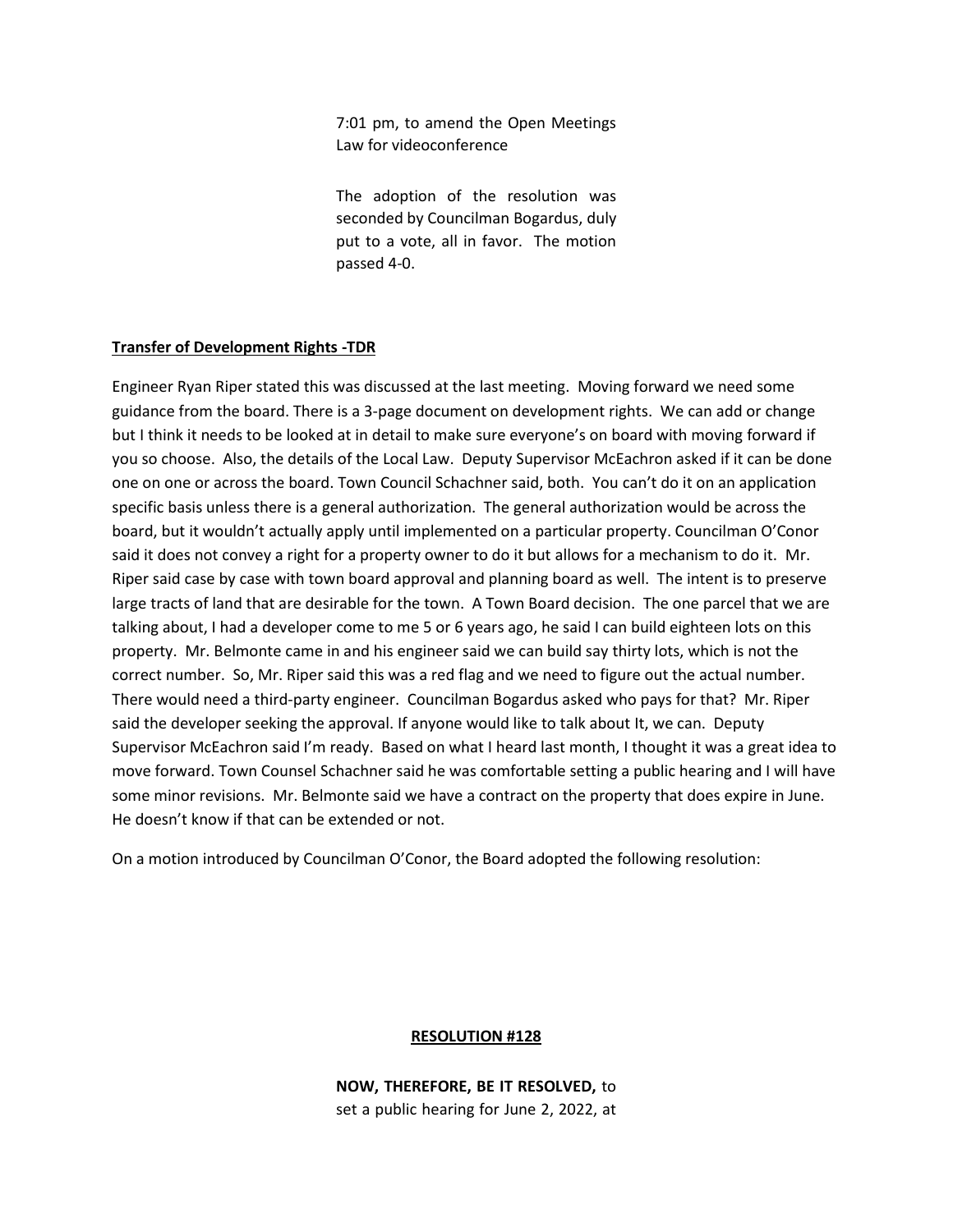7:02 pm, to discuss the Transfer of Development Rights for a certain piece of property.

The adoption of the resolution was seconded by Councilman Bogardus, duly put to a vote, all in favor. The motion passed 4-0.

## **Foothills Basketball Enterprises, LLC Proposal**

Supervisor Lant said they would like to use Gavin Park. Deputy Supervisor McEachron and I spoke to Michael Wolfe. They train girls in basketball. Deputy Supervisor McEachron said the only reason the \$60.00 is crossed out is they can have a bonus for using the facilities. To offset the prices after using the gym so many hours. This would be for all organizations not just them.

On a motion introduced by Councilman O'Conor, the Board adopted the following resolution:

## **RESOLUTION #129**

**NOW, THEREFORE, BE IT RESOLVED,** to accept the partnership with Foothills Basketball Institute to use Gavin Park as their Home Base

The adoption of the resolution was seconded by Deputy Supervisor McEachron, duly put to a vote, all in favor. The motion passed 4-0.

#### **Appointment -WPB**

On a motion introduced by Councilman O'Conor, the Board adopted the following resolution: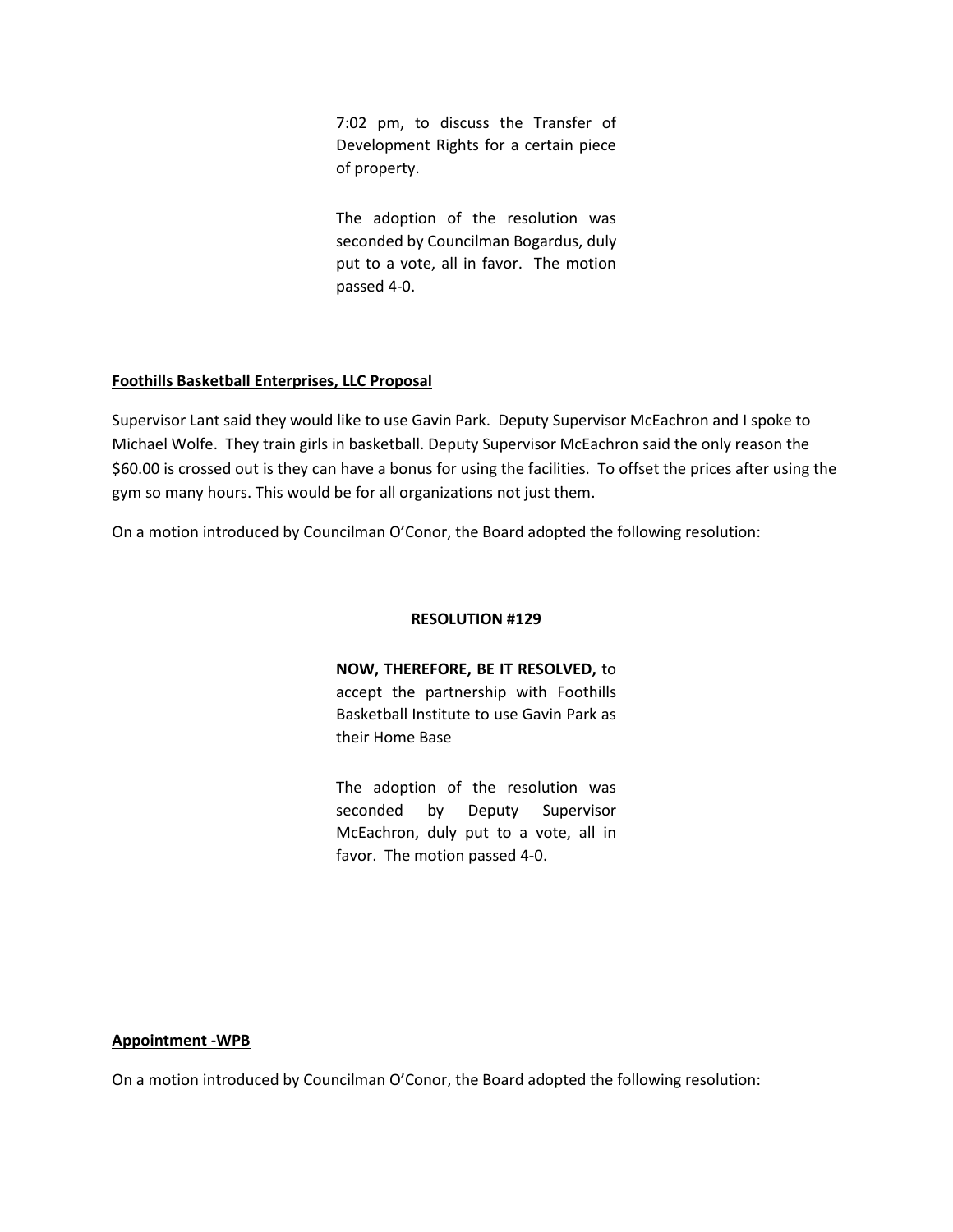#### **RESOLUTION #130**

**NOW, THEREFORE, BE IT RESOLVED,** to appoint Christopher Price as a member of our Planning Board term 5/7/2022- 12/31/2027.

The adoption of the resolution was seconded by Councilman Bogardus, duly put to a vote, all in favor. The motion passed 4-0.

#### **Appointment-WPB Alternate**

On a motion introduced by Councilman Bogardus, the Board adopted the following resolution:

#### **RESOLUTION #131**

**NOW, THEREFORE, BE IT RESOLVED,** to appoint Thomas Murphy as an Alternate member of our Planning Board term 5/8/2022-12/31/2022

The adoption of the resolution was seconded by Councilman O'Conor, duly put to a vote, all in favor. The motion passed 4-0.

#### **Peddling and Soliciting**

Supervisor Lant explained with covid spiking again I have to agree with Councilman O'Conor. I don't believe people in our community want people going to their homes. I think we should wait awhile to see how the numbers go. Supervisor Lant asked Town Council Schachner what he thought. It basically says in the town code the Town Clerk's office will issue permits unless there is some compelling health safety or welfare reasons for denial. Covid is a compelling reason for denial.

On a motion introduced by Councilman O'Conor, the Board adopted the following resolution: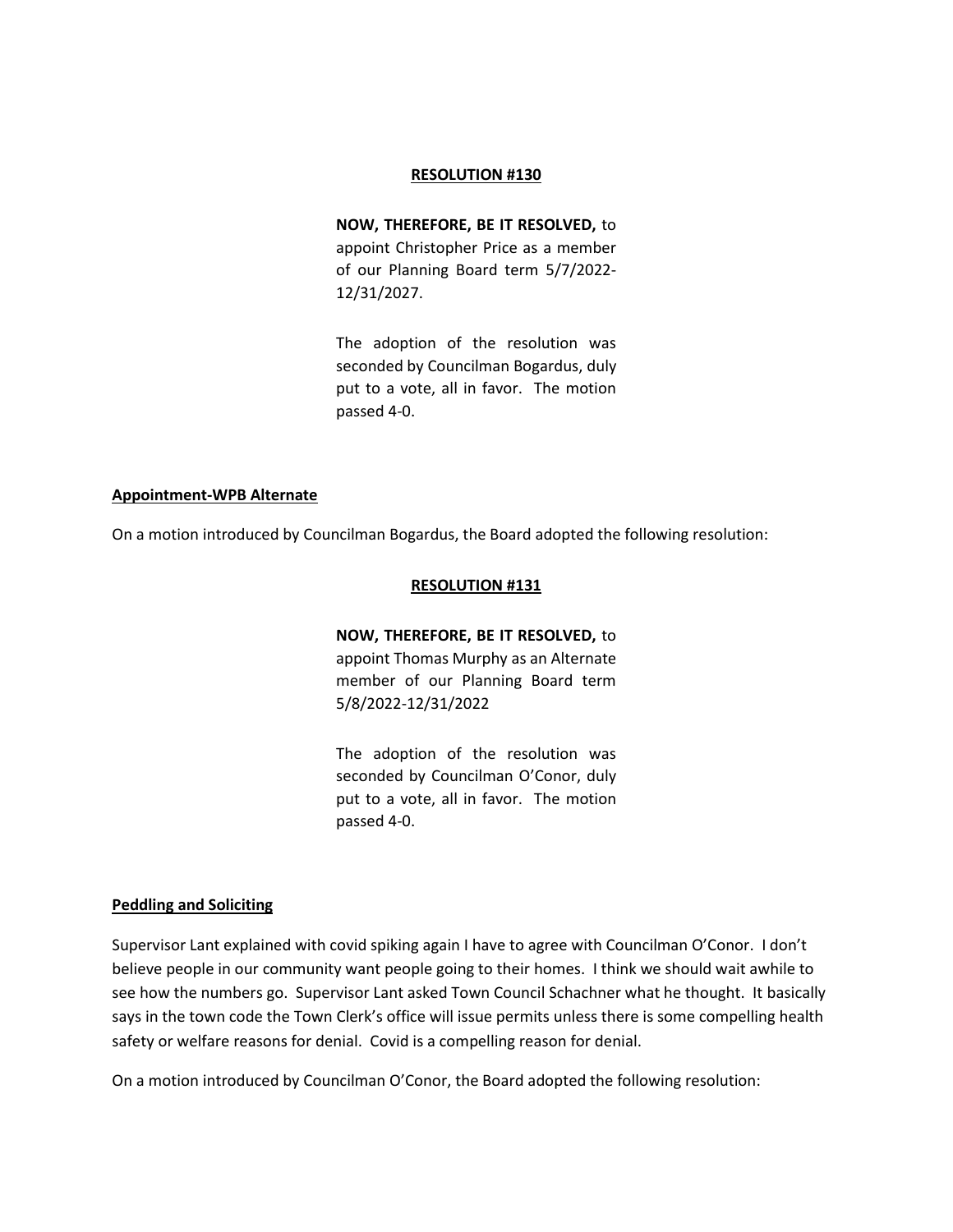#### **RESOLUTION #132**

**NOW, THEREFORE, BE IT RESOLVED,** due to the ongoing rise in the pandemic related illnesses, that we deny Peddling and Soliciting at this time.

The adoption of the resolution was seconded by Deputy Supervisor McEachron, duly put to a vote, all in favor. The motion passed 4-0.

#### **Committee Reports**

Deputy Supervisor McEachron spoke about baseball. He met with Saratoga Wilton Baseball in the last month about the field conditions at Gavin Park. I sat with Supervisor Lant, John King, Mark Marino, Kurt Haas. We have some issues with the fields. We agreed the town would do whatever it takes to make the fields safe. We had a company come in and look at them and based on their observation, they were impressed with the park. They were going to give us quotes to fix these fields, but they felt like they were in great condition. He showed everyone the pictures of the fields. He said our fields were second to none. We had gotten a couple of complaints about dust conditions. He said he watched three games and talked to the parents that were there. The only complaint were little rocks from the fill that they're using. We will get some screened fill. I didn't see any dust conditions. We will continue to work closely with baseball. The town is willing to do whatever it takes to keep that park number one.

Councilman O'Conor spoke. He had been at Open Space Committee meeting of the Saratoga County Board of Supervisors. It was about the county's first community forest which is here in Wilton. The official name is the Graphite Range, A Saratoga County Community Forest. Our presentation was very well received by the open space committee. Saratoga County has been generous with their support. The revised grant for Wilton Wildlife Preserve that we approved last month has been taken care of. Another thing I've been working on, is getting an electrical vehicle charging station here for the town hall property. There are grants for that. Supervisor Lant said Comptroller Moran and Mr. Riper have been working on this. Mrs. Moran said there are different levels of grants according to where you're at, your demographic area. We are trying to do a dual charger at town hall as well as the park. Councilman Bogardus asked if we can use some of that federal money we received? Comptroller Moran said yes. There is a broader scope of use now and we can use it on any governmental activity. The park would be one of them.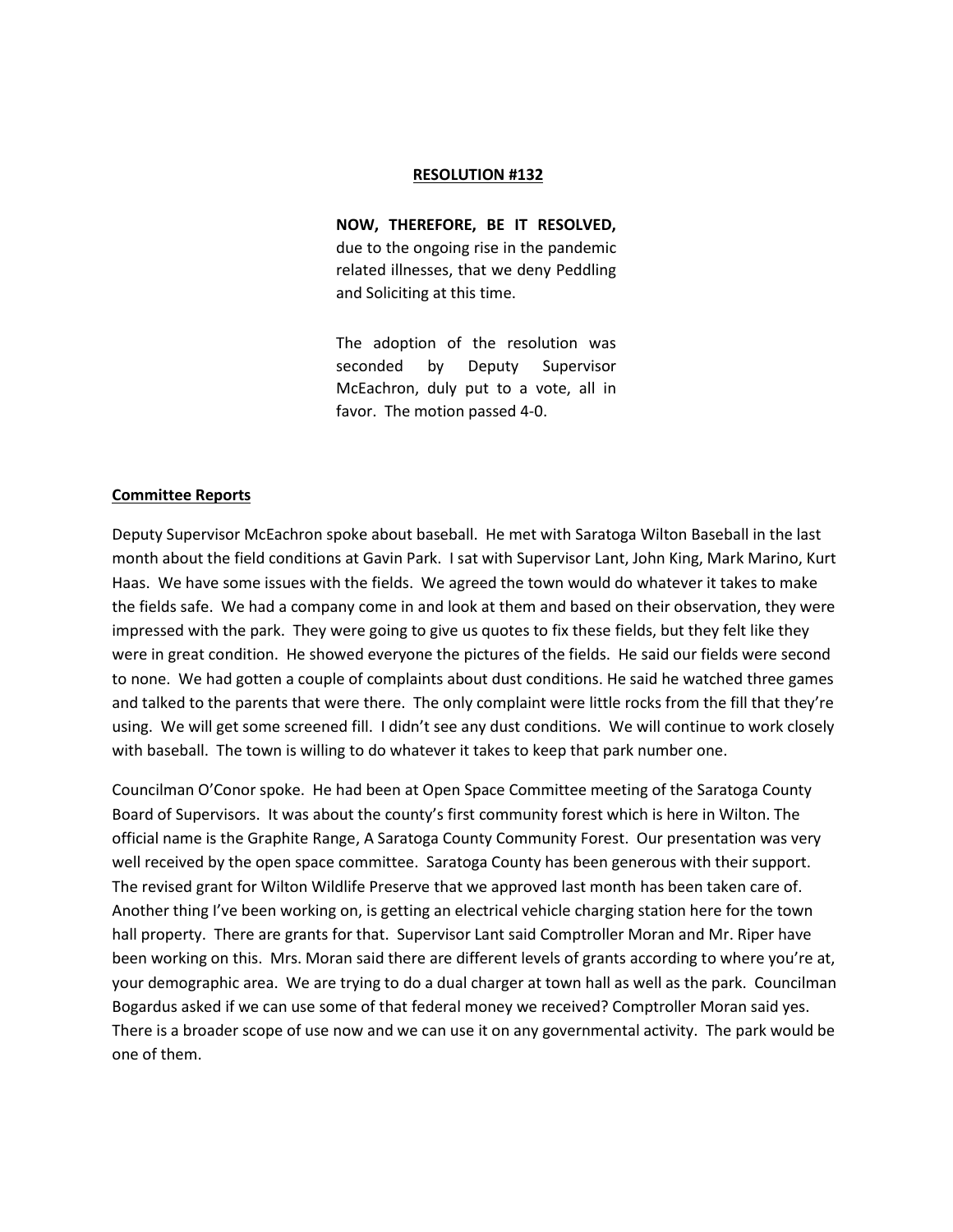Supervisor Lant said Scott Dussault is in the audience and he represents the Greenfield fire district he's a commissioner. Do you have an agreement with Verizon for that antenna to go at Maple Ave.? He said yes. Supervisor Lant said there will be one there and one on Northern Pines Road which should help the service in those areas which has been lacking. I'm hoping in the next 2 or 3 months there will be an improvement with these towers. He also reminded the residents that we have a lot of masks and covid tests.

Councilman Bogardus said the Heritage is going to co-host an event with the Town of Wilton Historic Preservation Committee. That will take place at the Brill Mansion at 683 Route 9 at 6pm on Wednesday May 18<sup>th</sup>. They'll be offering tours of the Brill house. It's the original Peppers turkey farm. It was built in 1850, and an open house.

## **Comptroller's Report**

#### **1.) 2022 Budget Transfer**

On a motion introduced by Councilman O'Conor, the board adopted the following resolution:

#### **RESOLUTION #133**

**NOW, THEREFORE, BE IT RESOLVED,** to approve the 2022 budget transfer requested for and listed in the Comptroller's 5/5/2022 Report (attached) to the Town Board.

The adoption of the resolution was seconded by Councilman Bogardus, duly put to a vote, all in favor. The motion passed 4-  $\Omega$ .

#### **2.) 2022 Budget Amendments**

On a motion introduced by Deputy Supervisor McEachron, the board adopted the following resolution:

#### **RESOLUTION #134**

**NOW, THEREFORE, BE IT RESOLVED,** to approve the 2022 budget transfers requested for and listed in the Comptroller's 5/5/2022 Report (attached) to the Town Board.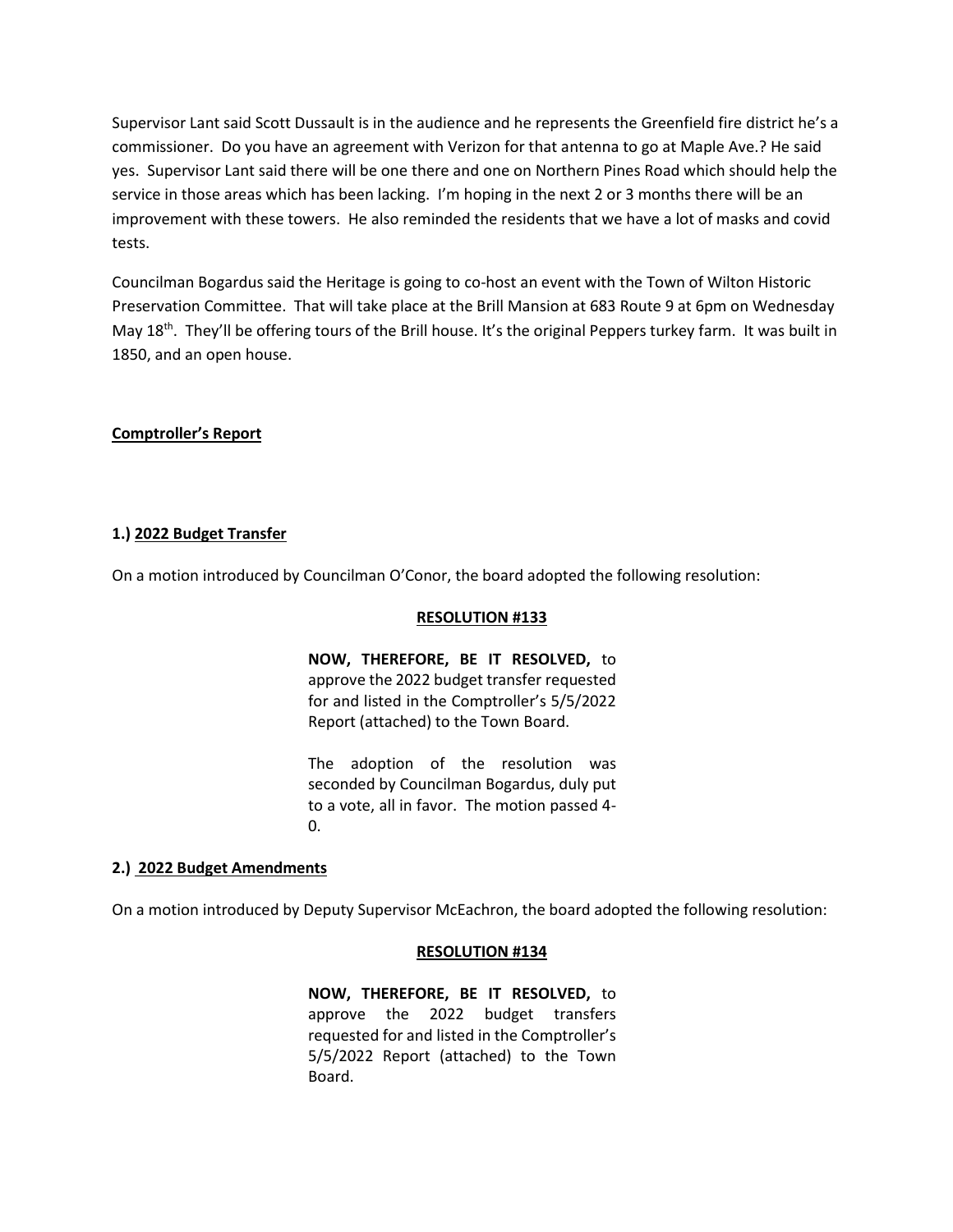The adoption of the resolution was seconded by Councilman O'Conor, duly put to a vote, all in favor. The motion passed 4-0.

## **Personnel**

Mr. Lewis Jenison has resigned from his position as MEO, effective April 27, 2022.

On a motion introduced by Councilman O'Conor, the board adopted the following resolution:

#### **RESOLUTION #135**

**NOW, THEREFORE, BE IT RESOLVED,** to accept Lewis Jenison resignation as of April 27, 2022

The adoption of the resolution was seconded by Councilman Bogardus, duly put to a vote, all in favor. The motion passed 4- 0.

Tina Weber, Town Assessor, is requesting that she and Melissa Miller attend the 2022 Cornell Seminar in Ithica NY from Sunday, July 17<sup>th</sup> through Thursday, July 21, 2022. This training entails overnight travel and therefor needs Town Board approval.

On a motion introduced by Deputy Supervisor McEachron, the board adopted the following resolution:

#### **RESOLUTION #136**

**NOW, THEREFORE, BE IT RESOLVED,** to approve overnight travel for Tina Weber and Melissa Miller, to the Cornell seminar in Ithaca, NY, on July 17<sup>th</sup> through July 21, 2022

The adoption of the resolution was seconded by Councilman Bogardus, duly put to a vote, all in favor. The motion passed 4- 0.